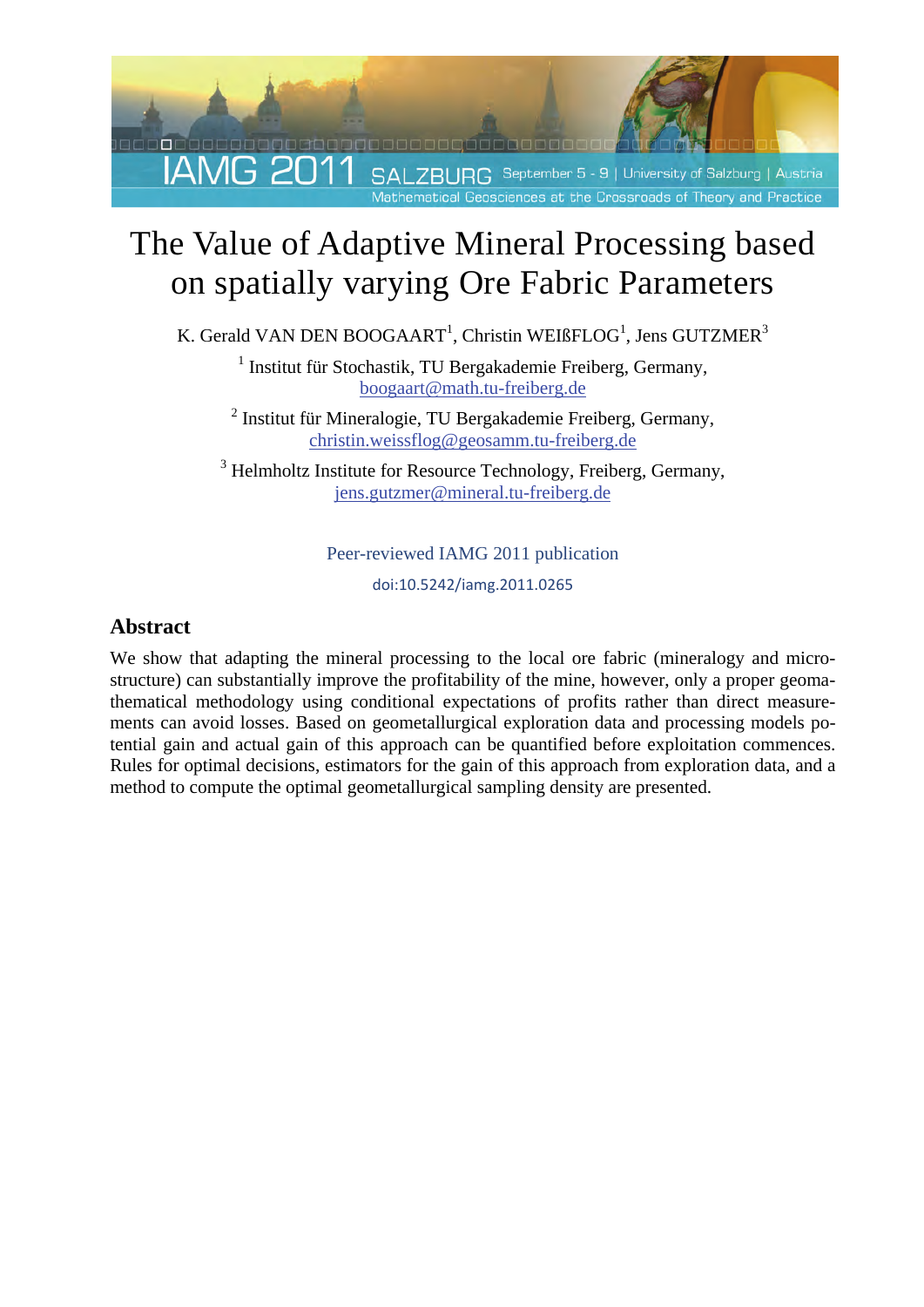## **1 Context**

We investigate the possibility of adaptive mineral processing in an ore deposit based on a spatial dataset of Mineral Liberation Analyzer (MLA) measurements.

Unlike a classical grade measurement the MLA provides very detailed information on the mineralogy and fabric of the ore, e.g. information on

- mineral composition of the ore
- grain sizes distributions of individual minerals
- phase interfaces
- mineral association

Depending on the micro fabric of the ore different processing parameters and different processing paths might lead to different results. E.g. if the target element is bound in a different mineral with a different density or if we have empty minerals with densities similar to those of the target minerals in the ore we will get different gravity separation results. Different grain sizes will lead to different particle diameter below which milling will ensure the liberation of the target mineral. Depending on phase interfaces separation during milling might occur along grain boundaries or by cracking within one or the other mineral. I.e. we might have well separated minerals with a clearly different density or contaminated grains with not so clearly different densities and a not so good separation. The general intergrowth of the target mineral might ease or complicate its liberation e.g. by enclosing the target mineral in another hard to break mineral or by having it located along grain boundaries. The presence of difficult to mill minerals e.g. very ductile material might change the energy consumption of milling to a specific size. Thus even material with the same grade subjected to the same type of processing will result in a different recovery.

The general idea of geometallurgy is to optimize the processing through such detailed information on the mineralogy and fabric of the ore. The aim of this paper is to develop and illustrate some geomathematical basics for this approach.



**Figure 1: The left panel shows the measured mineral abundance of the value mineral along the transect. The right panel shows the observed mass percentages below given sizes observed for these samples. We can see a substantial variation of grades and grain size distribution along the transect in this deposit.**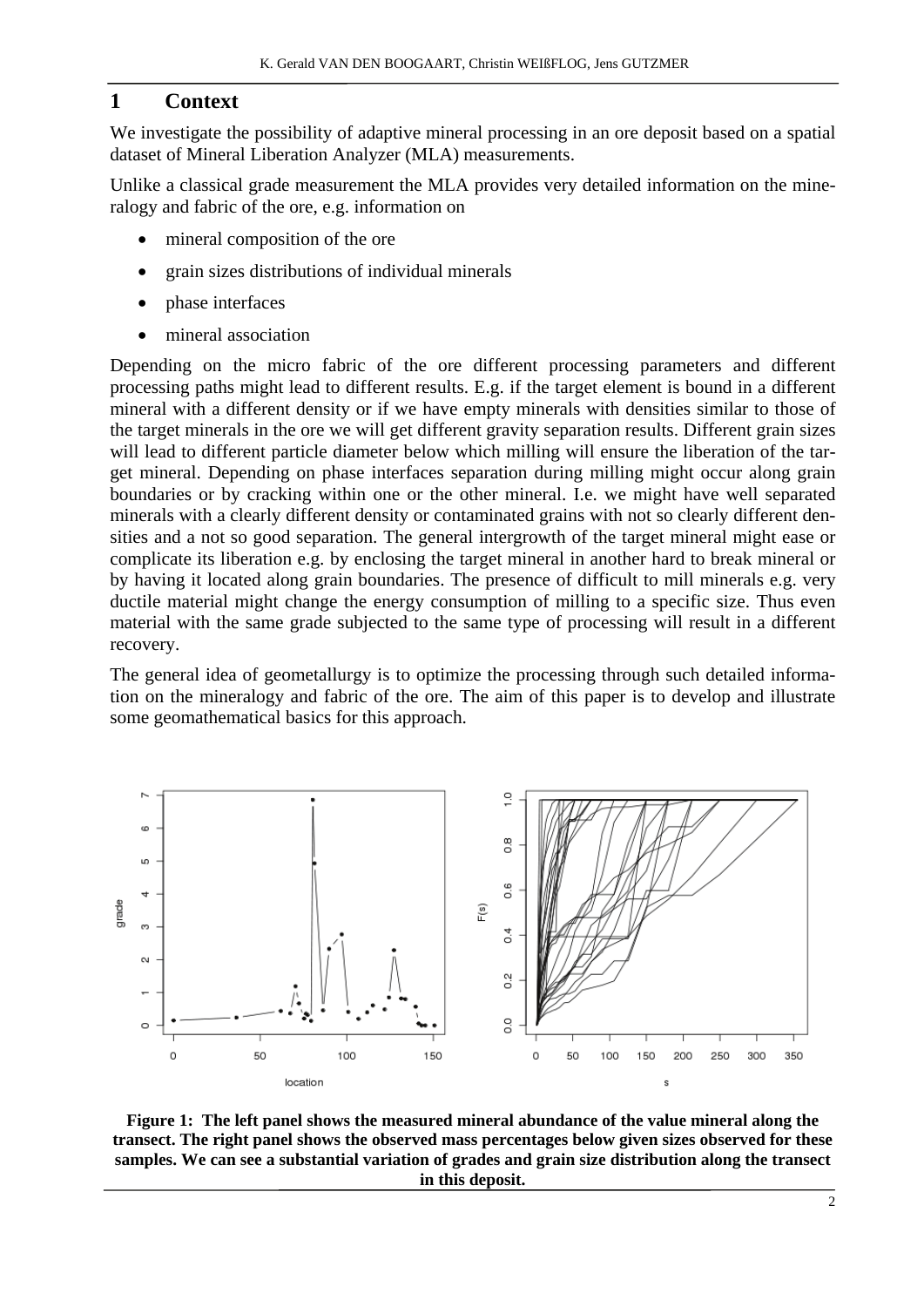## **2 Example Dataset and Processing model**

As an illustration example we will use 29 datasets of MLA measurements from an MLA 600F from FEI done in XBSE mode on polished thin section surfaces of mineralized ZechsteinKupferschiefer and sandstone samples received from KupferschieferLausitz GmbH (KSL), which were taken along a vertical transect through a Cu-Ag deposit. The Permian Kupferschiefer is a thin unit of marine bituminous marl that conformably overlies sandstones of the Pre-Zechstein and grades upward into dolomitic limestones (Speczik et al., 1995; Vaughan et al., 1989). It occurs from England through the Netherlands, Germany into Poland, the Baltic states, and Belarus and covers an area of approximately 600 000 km² (Kopp et al., 2008). Strataboundpolymetallic base metal mineralization is locally developed in this sedimentary succession, especially along the southern and southwestern perimeter of the distribution of the Kupferschiefer. Mineralization is structurally - and lithologically - controlled. The metallogenesis of the Kupferschiefer-type mineralization remains a contentious issue, with various models advocated by previous authors. Excellent summaries of the available models have been provided by Vaughan et al. (1989) and, more recently, by Hitzman et al. (2010). In the Spremberg-Graustein area of Lower Lusatia, Germany, Kupferschiefer is situated in depths between 800 and 1500 m. Economically significant mineralization is evenly distributed in the Pre-Zechstein sandstone (31.4 %), in the marine bituminous marl (45.7 %) and in the dolomitic limestone (22.9 %) and has an average thickness of 2.4 m. The main copper ore minerals are chalcocite/digenite, bornite and chalcopyrite (Kopp et al., 2008).

Twenty-nine polished thin sections where analyzed with an MLA 600F from FEI, which is a scanning electron microscope equipped with a field emission source and two energy dispersive Bruker X-ray spectrometers. The instrument is used to acquire backscattered electron (BSE) images and compositional information from a large number of particles. The MLA 600F is able to characterize mineral grains  $\leq 0.1$  µm in size. The MLA software offers different measurement modes, varying from purely BSE-based area-analysis to an X-ray analysis point counting technique (XMOD) (Fandrich et al., 2007). The XBSE measurement mode was used in this investigation analysis of mineralogically and texturally complex surface areas of polished thin section surfaces.

The mass portion of one ore mineral and its corresponding grain size distribution functions as provided by the MLA are shown in Figure 1. For the sake of simplicity and confidence we will focus on one mineral only.

Since in this paper we are focused on mathematical aspects of the optimization of mineral processing and not on the optimization of a specific mining operation we will use a very simplified one parametric processing model:

- The target element is in only one of the minerals.
- Each grain would be liberated (i.e. separated from other minerals and thus accessible to processes like flotation) if milling to the apparent grain size in the 2D thin section as reported by the MLA. This is obviously an oversimplification of the relationship, because a complex stereological relation involving properties of the milling process relate the apparent 2D grain sizes with the actual liberation sizes in an actual milling process.
- The processing costs are dominated by the energy consumption of milling, which is modeled as proportional to 1/diameter, which corresponds to the increase in inner surface for decreasing diameter.
- The extracted material and thus the monetary gain is proportional to the amount of the value mineral liberated by milling.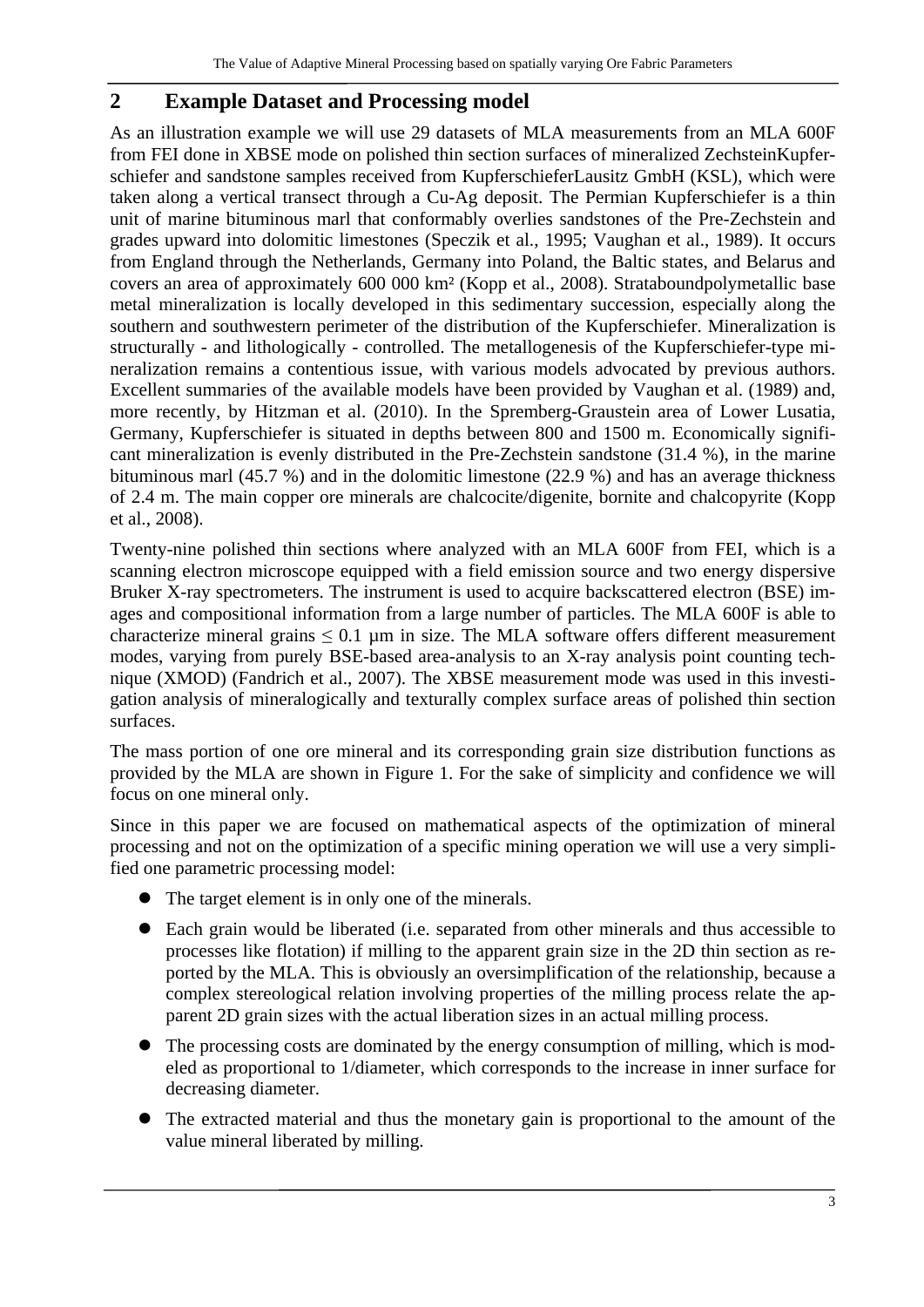In this simple model the monetary gain per unit mass only depends on the mass distribution function F of the grain sizes on that target mineral and on the grade m (for mass) of the value mineral:

$$
V(s) = a_1 m (1 - F(s)) - \frac{a_2}{s} - a_3
$$

where $a_1$  is the market price of the mineral, m is the mass percentage,  $F(s)$  the portion not liberated if milling until size  $s$ ,  $s$  is the chosen "size" to which we mill the material,  $a_2$  is the proportionality factor for milling costs and  $a_3$  the other costs of mineral processing (here set to 0). We assume that parameters of the function (here  $a_1, a_2, a_3$ ) are known, that ore specific quantities (here m and F(s)) can be estimated from the MLA measurements and that process parameters (here  $s$ ) can be chosen. The precise form of this value function is not important for the general aspects of the paper, it is just the function used in the example. It is only important that such a function is known for the processing problem under consideration. Our assumption also implies that the average gain for mixed material processed at the same  $s$  is the average of gains computed for the components. This is however only true if different sorts of ore do not interact in the sense that the processing effects on each portion of material is not changed by further added different material. Without this basic assumption the mathematical treatment gets more complicated, whenever mining blocks are considered.

In this setting optimizing the mineral processing is reduced to finding a good value for the process parameters (here s for the grain size to which we mill) for each portion of material processed together.

Figure 2 shows the value functions  $V(s)$  computed for the parameters observed in each of the 29 samples for the illustrated example. The red crosses show the optimal particle size and the corresponding maximum achievable monetary gain. The blue line and the blue cross show the average gain if all types of ore would be processed with the same parameter s and the same corresponding optimal joint particle diameter. The red horizontal line represents the average  $V(s)$  if always the optimal value would be taken.

The value of different types of ore along the transect vary substantially. Ore with higher grades provide much higher gain. For higher grade ore with the same grain size distribution it is typically worth to invest more into the milling, since the Maximum of  $V(s)$  is characterized by a zero derivative  $V'(s) = \frac{a_2}{s^2} - a_1 m f(s)$ , where a larger value of m automatically shifts this value to the left, since the derivative  $\frac{a_2}{s^2}$  of the milling energy is a decreasing function of the milling target size. The red line is about 20% higher than the blue line, which would correspond to a 20% increase of the gross yield for a mining operation using always the best milling parameter with respect to a mining operation always using the best joint milling parameter. Every individual mining block would provide a larger yield.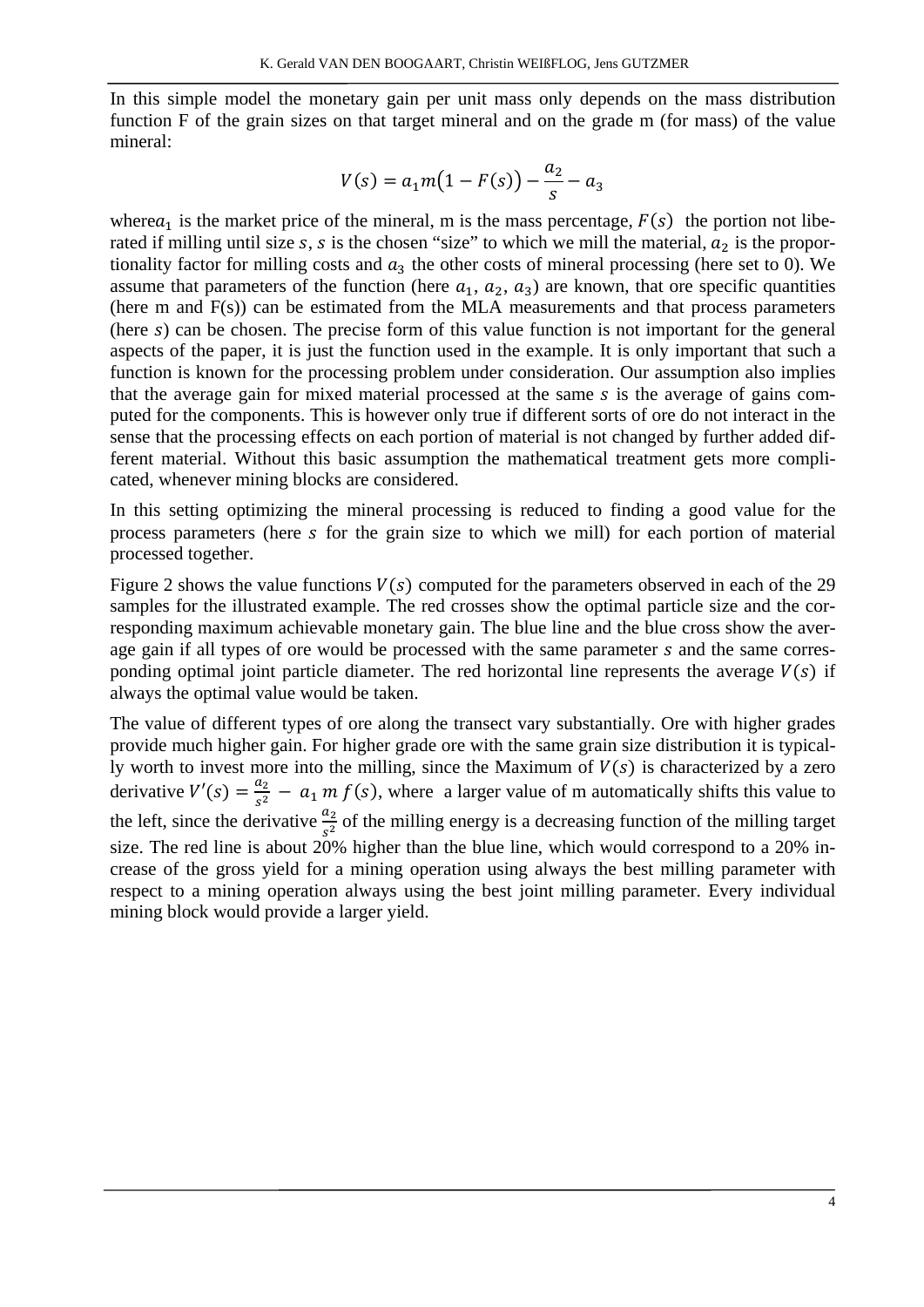

Figure 2: The black curves correspond to the  $V(s)$  computed for the observed mineralogy and mi**crofabric of the specimen. The blue curve corresponds to the average. The red crosses locate the optimal milling parameter** ݏ **for each specimen blue cross the optimal milling parameter for the average. The blue cross locates the optimal milling for the average, i.e. the optimal milling parameter, when everything is processed in the same way.** 

This corresponds to a mathematical theorem:

#### **Theorem 1:**

*For an objective function*  $G(s_1, ..., s_n)$ : =  $\sum_{i=1}^n V_i(s_i)$  *it holds:* 

$$
\max_{s} G(s, \ldots, s) \leq \max_{s_1, \ldots, s_n} G(s_1, \ldots, s_n)
$$

*with equality if and only the maxima are the same for all i, j* 

$$
\underset{s}{\operatorname{argmax}} V_i(s) = \underset{s}{\operatorname{argmax}} V_j(s)
$$

Proof: A maximum over a larger set of possibilities is always greater equal.

I.e. one can show mathematically that the optimal processing always provides a better output than applying the same mineral processing to the complete deposit. Clearly in practice the first theorem does not consider several problems:

- There are the higher investment costs for processing plants capable of adaptive processing.
- The microfabric of the ore is never completely known.
- There are measurement costs for obtaining the microstructural information.

We will come back to these problems.

We call the expected value of the difference  $U = E[\max_{S} V(s)] - \max_{S} E[V(s)]$  the upside potential of adaptive processing, because it is the value that would be possible in case of perfect information at no additional cost.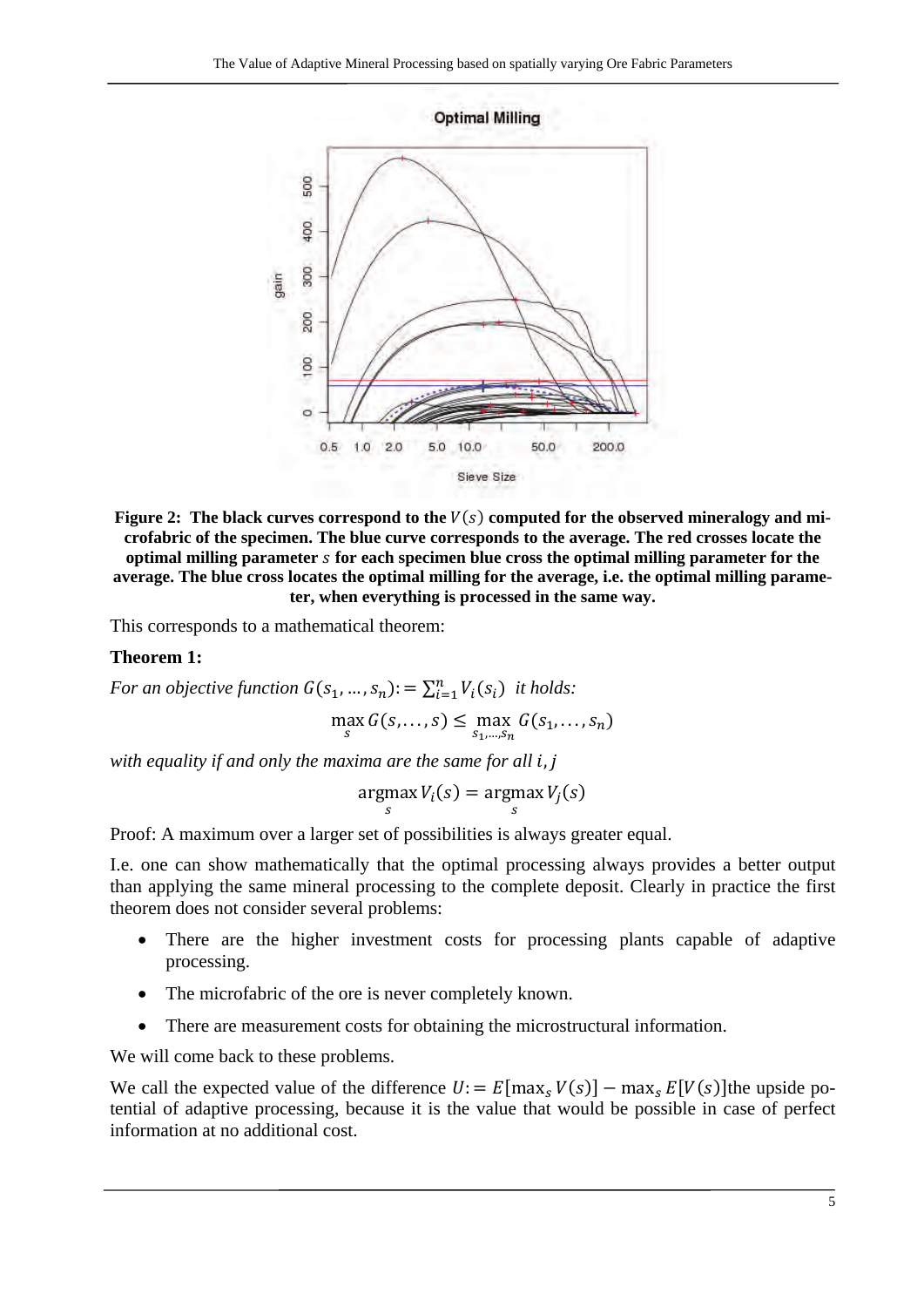## **3 Pitfalls of the "measured microfabric" approach**

To apply adaptive processing sounds at first like a no brainer as, e.g., an increase of the gross yield by 20% before the subtraction of the other costs of say 80% could easily correspond to a doubling of the net gain. However reality is not so simple. In reality we do not know the true mineralogy and microfabric of the ore processed. We only know the mineralogy and microfabric of a very small thin section of a sample somewhere near the processed material.

To model this effect of only having a nearby measurement, we will apply in our example model the processing parameters optimized for the prior measurement along the transect instead of the optimal choice for the sample itself. We quantify the effect using the following general theorem allowing estimating the effective value of any adaptive processing decision rule from geometalurgical exploration data.

#### **Theorem 2**:

Let denote  $\hat{V}_i(s)$  an unbiased estimator of  $V_i(s)$  the value estimated from an observed microfa*bric, i.e.*  $E[\hat{V}(s)|M] = V(s)$  for every microfabric M and  $\hat{s}$  be any random variable providing a *choice on the processing parameters s, where*  $\hat{V}(s)$  *is independent to*  $\hat{s}$  *conditional to the micro*fabric (I.e.  $\hat{s}$  does not contain any information about the prediction error not already contained *in the actual sample). Then it holds that* 

$$
E[\hat{V}_j(s)] = E[V_j(\hat{s})]
$$

Proof:  $E[V_j(\hat{s})] = E[E[V_j(\hat{s})|M]] = E[V_j(\hat{s})]$ 

I.e. the computed value of the second sample processed based on a choice on the processing given  $\hat{s}$  computed from some observations of different samples is an unbiased estimator of the actual value that would be achieved by such a procedure. In our case the approach would thus give an unbiased estimate of the actual average value we would get, when processing the material at the observed locations with choice from a similar distance distribution. A paired sampling strategy like in Boogaart 2010 is thus a useful tool to construct unbiased estimators for the performance of decision strategies in mining operations.

The result of applying this to our example dataset is shown in Figure 3.This more realistic strategy would not provide a gain but a loss reducing the yield by approximately 25%. In conclusion a naive: "measure and use the apparent optimal choice approach" can lead to a great loss in the mining operation, with respect to a traditional "treat all the same" approach.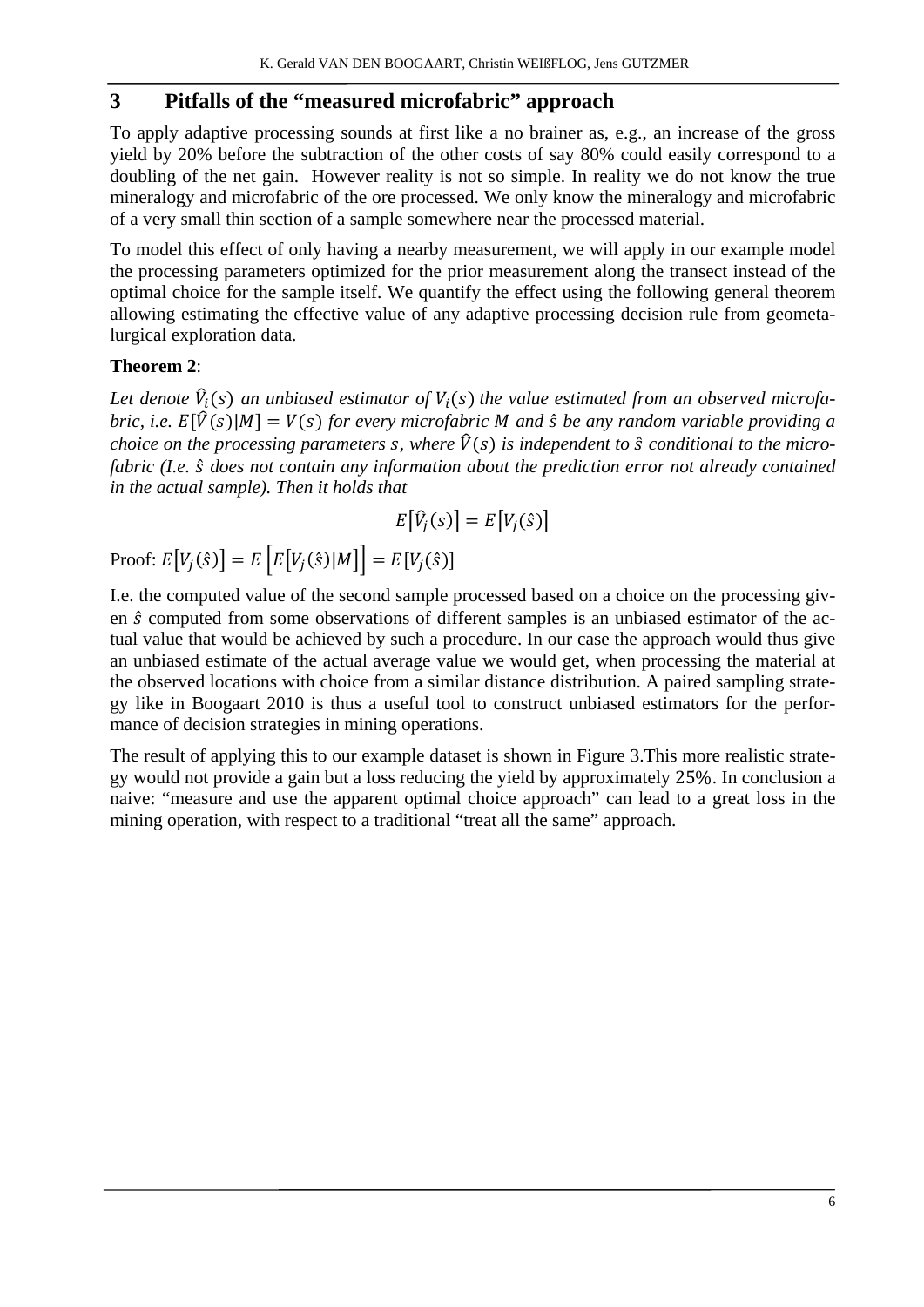

**Figure 3: The left panel shows the value as a function of space. The right panel shows the value as a function of the processing parameter. Crosses mark the effective gain we would get with three different strategies: The black lines (mostly covered by blue) correspond to the optimal choice, the blue line to the same choice for every location. The magenta line corresponds to a choice based on the previous measurement. For several cases this third choice is bad because the prior measurement is substantially different from the actual material. The horizontal lines show the average result.** 

#### **4 Problems with Estimated choices**

This last observation might seem very surprising, since the measured microfabric and mineralogy provide an unbiased estimator of a true microfabric function  $M(s) = m(1 - F(s))$  of a block, like an ordinary kriging predictor of the microfabric would yield an unbiased prediction and the gain  $V(s)$  depends linearly on  $M(s)$ , i.e.  $E[\hat{V}(s)] = V(s)$ . Should this not imply that the choice is at least somehow on average the same as the optimal one? However the precise theorem is:

#### **Theorem 3:**

*For the conditional expectation*  $\hat{V}(s) = E[V(s)]$  *Data given the data it holds:* 

 $\hat{s}$ : = max  $\hat{V}(s)$ 

*provides the best possible choice on s in the sense that*  $\hat{s}$  gives a better choice than all alterna*tive Estimators* ݏ̆ *which can be written as a function of the data:* 

$$
E[\hat{V}(\hat{s})] \ge E[\hat{V}(\check{s})]
$$

*Proof:*  $E[V(\hat{s})] \geq E[E[V(\check{s})]Data] = E[V(\check{s})]$ 

This equivalence to the conditional expectation is however something completely different than unbiasedness for a given  $V(s)$  considered as a parameter.

The problem is illustrated in figure 4.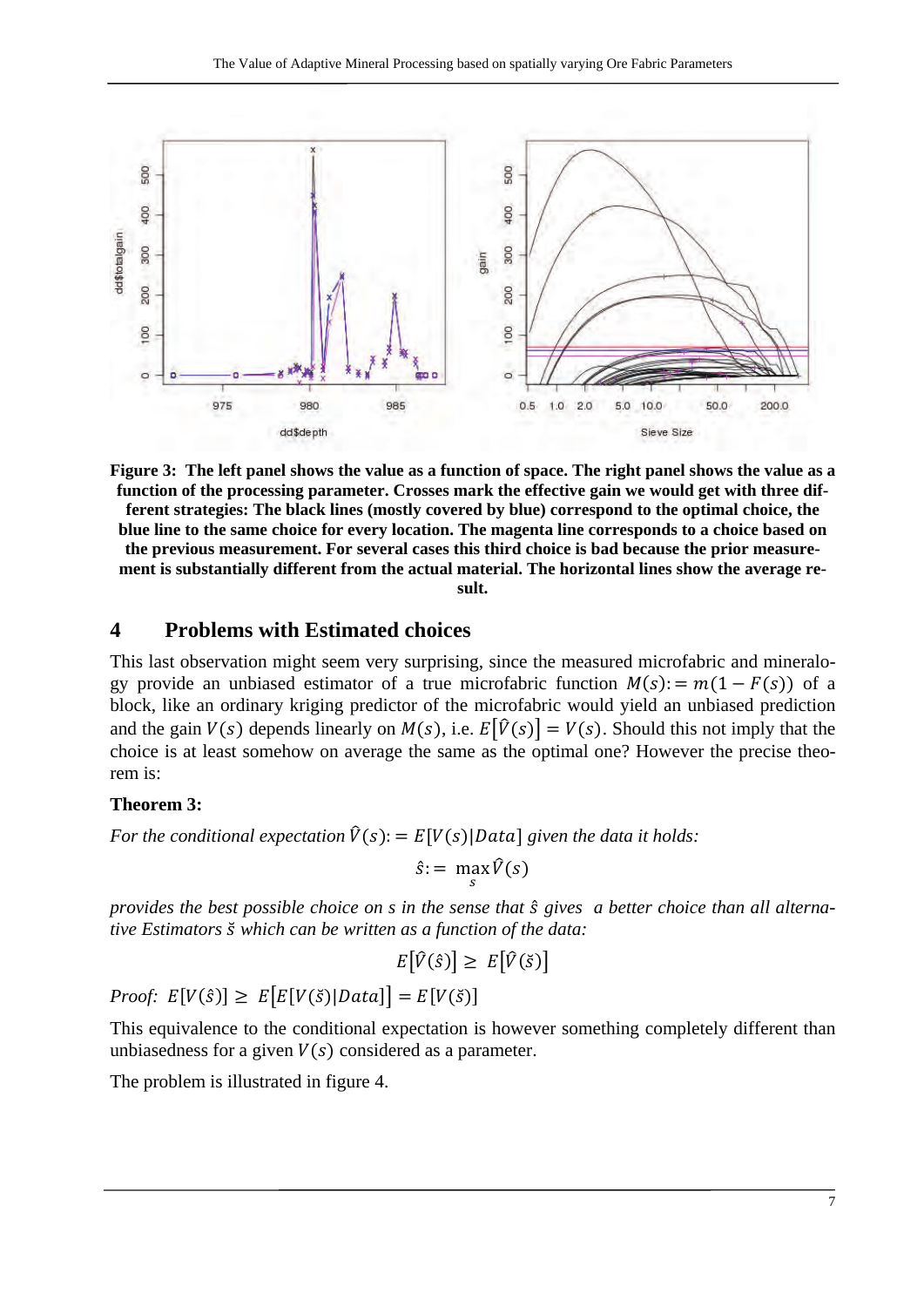**Effect of Deviation from E[V|Data]** 



**Figure 4: The figure shows one true conditional expected gain and curves simulated unbiasedly around this curve, i.e. the expectation of all these curves was the given curve. The black line represents the conditional expected gain.** 

Due to the variation around the conditional expectation, the location of the maximum varies. Since always those s are preferred, for which the function is high by chance. However a wrong s will always imply a lower effective yield, i.e. the actual value of the black curve given the choice is always below the optimal choice. These effects thus do not cancel out. Any variation around the conditional expectation will lead to a decrease in performance of the choice.

On the other hand there is an interesting effect: The actual prediction error for the true performance is irrelevant, only the conditional expectation itself matters. The theorem allows the explicit construction of the optimal processing choice. The theorem also shows, which microfabric parameter should be predicted and how it should be predicted: Since the final choice needs the conditional expectation of the value of a processing choice, the value of the choice itself should be the target of the estimation.

## **5 Practical choices**

In our example case we do not have an explicit way of constructing the conditional expectation and restrain ourselves to a linear approximation to it, through a regression model, in this case done for every choice separately. Figure 5 shows the unclear dependence on the value for the previous location along the transect with a corresponding regression line in two examples: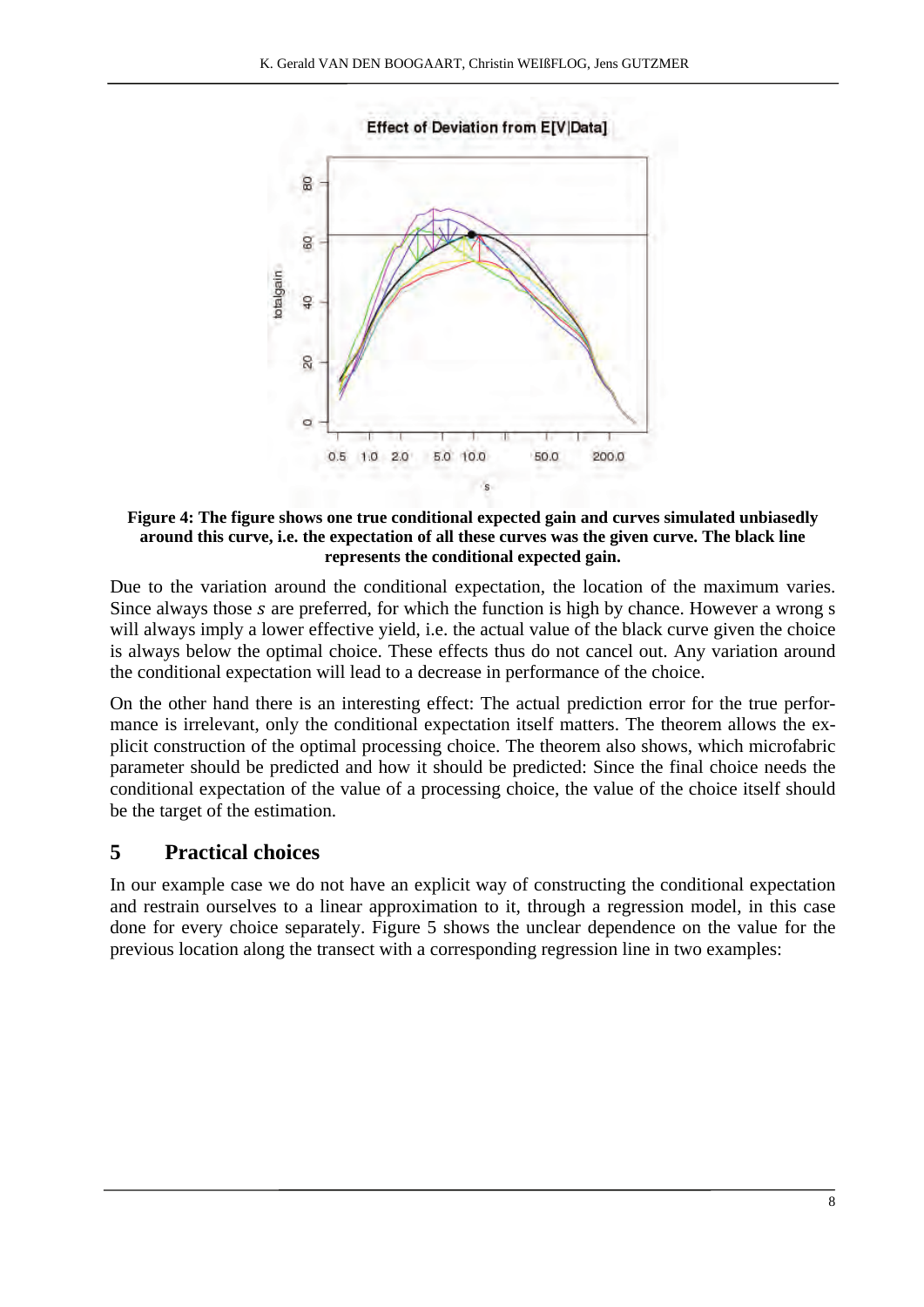

**Figure 5: The figure shows the expected value for a sample (a) and its subsequent sample (b) for**  two different possible choices of  $s$ . The regression lines are not on the  $y = x$  line because in regres**sion analysis the errors are asymmetrically assigned to the dependent variable only. The prediction gain**  $\hat{V}(s)$  is thus a somehow weighted average of the "measured"  $V(s)$  and the average  $V(s)$ . This **effect is known as the "regression to the mean effect".** 

We have applied this simple strategy to a discretized set of possible s. Since the "observations" a and the "results" b have nearly the same mean for a linear regression equation  $b = A + Ba$  we always have  $A = \overline{b} - B\overline{a} \approx \overline{b} - B\overline{b} = \overline{b}(1 - B)$ . The regression is thus a convex combination of the overall mean and the measurement. The regression coefficient  $B$  can be interpreted as a number between 0 and 1 showing the degree of relying on the data. If the  $\hat{B}$  is 0 the data is not used at all and the predicted gain and thus the choice would be the same as for the mean prediction. If  $B = 1$  the predicted gain would be the measurement and we would get the same result as in the perfect information situation. Assuming that both gain curves look approximately like a parabola in the area of interest a convex combination of their linear derivatives would move the point of choice linearly. Since the actual value is then taken from a parabola the errors are approximately proportional to the squared error. And thus the measure of determination  $R<sup>2</sup>$  measures the portion of the maximum upside potential we might gain, which is approximately 14% in both cases. According to these simplified models we would expect an increase in average processing gain of  $\hat{U} * R^2 = 20\% * 14\% = 2.8\%.$ 

Figure 6 shows the corresponding predicted curves along with the corresponding choices on the milling size.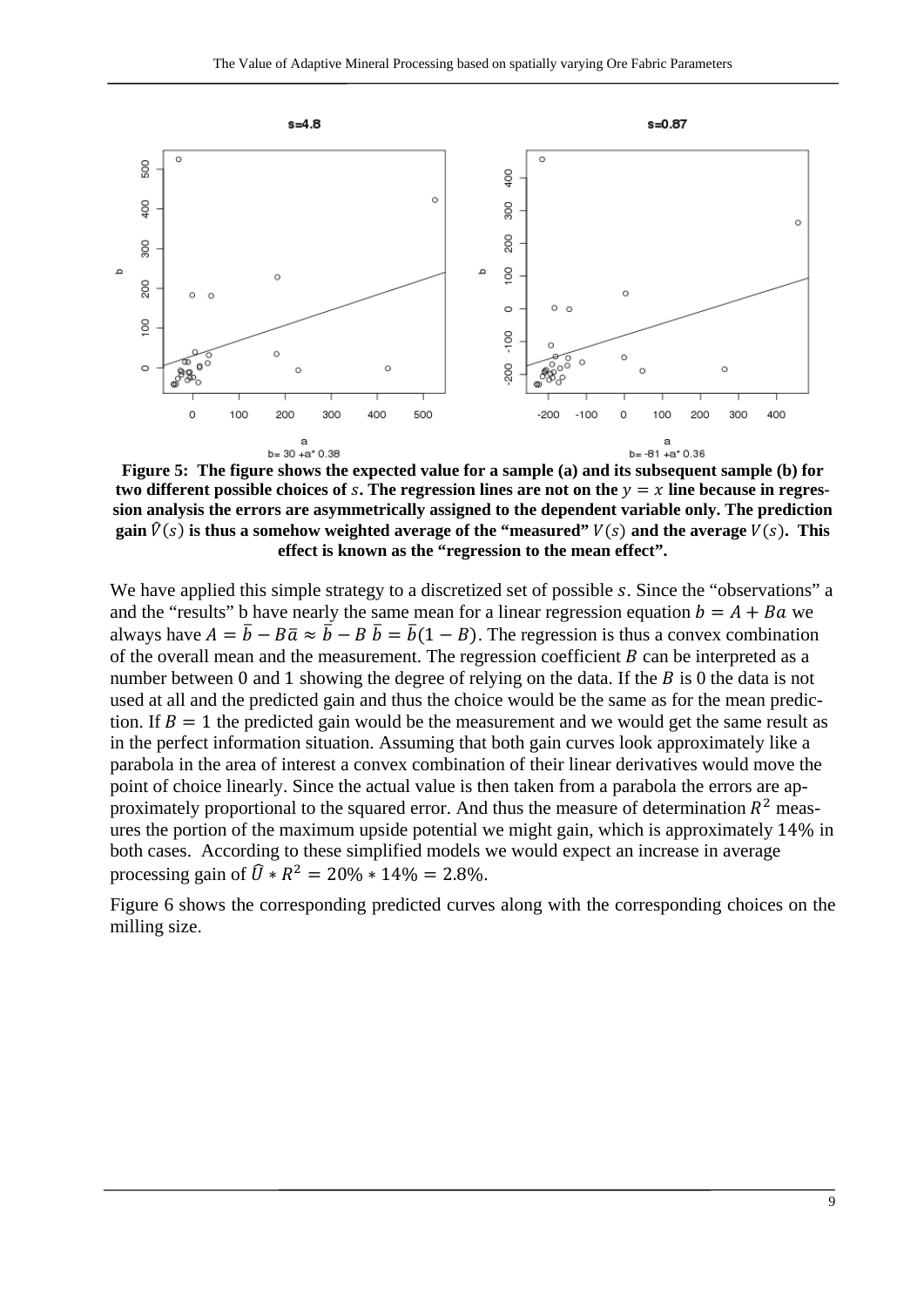



**Figure 6: Green lines show the decision values predicted by the linear model and the corresponding milling choices as green crosses. Accordingly the actually achieved gains are represented by the cyan crosses. The green horizontal line shows the overall gain which is only slighly above the blue "treat everything in the same way" line.** 

Applying the estimation based on theorem 2 to this approach we estimate an improvement of 3.9% in gross yield with respect to the classical 'treat everything the same' approach. The dramatic gain of 20% provided by the first model was not realistic because it wrongly assumed that we know the microfabric perfectly well. These 20% are somehow the limit of what increase we can reach with a perfect adaptive processing strategy based on perfect information. However, our information only allows us to exploit  $\frac{3.9\%}{20\%} = 19\%$  of this upside potential, which is slightly more than the 14% expected from the simplified approach with  $R^2$ .

#### **6 Finding optimal sampling distances**

If the current sampling distance only allows to exploit 19% of the potential gain, because  $R^2$  is small corresponding to a bad prediction of  $V(s)$ , the problem might be that we do not have enough measurements of the fabric. The question must be, what might be the right number of measurements. To compute this we assume to predict the conditional expectation of  $(x, s)$ , where  $x$  is a spatial location and  $s$  the processing parameter with a simple kriging predictor (Cressie 1993) based on values  $V(x_i, s)$  computed based on MLA measurements at locations s. If  $\hat{V}(x_i, s)$  is an unbiased estimator of the gain using processing parameter s on the measured data at location xi as in theorem 3 the upside potential  $U$  of mean gain using an adaptive mineral processing described by a value function  $V(s)$  can be estimated by

$$
\hat{U} = \frac{1}{n} \sum_{i=1}^{n} \max_{s} (\hat{V}(x_i, s)) - \max_{s} \frac{1}{n} \sum_{i=1}^{n} \hat{V}(x_i, s).
$$

 $\hat{U}$  is biased but consistent. The upside potential is the mean increase in gain if everything is processed optimally with respect to perfect information. Chapter 5 suggests that the portion of the upside potential we can realistically achieve with a given sampling density corresponds to the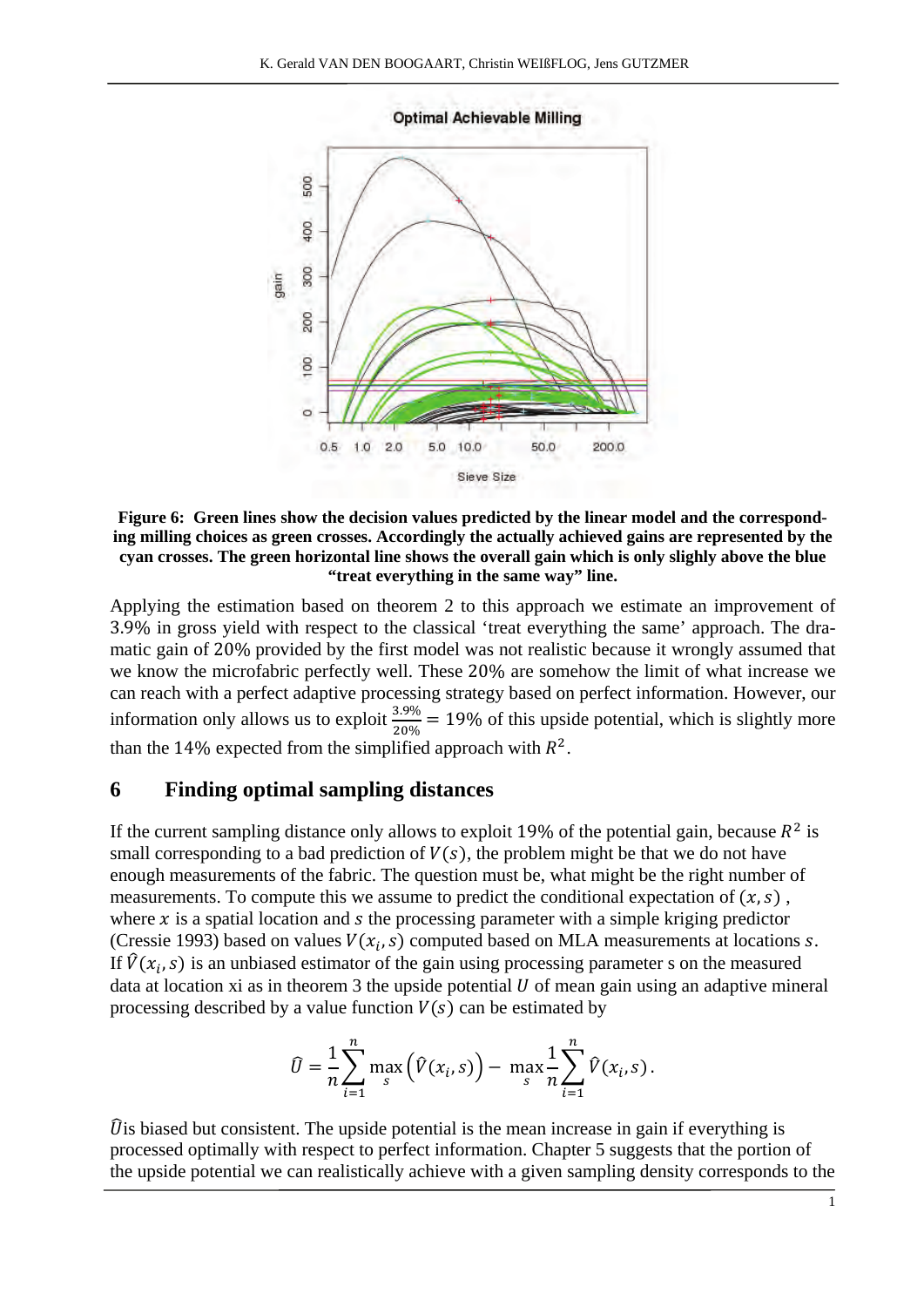mean  $R^2$  of the prediction. In this case the prediction  $R^2$  corresponds to the kriging predictor variance (I.e. variance of the field – kriging error variance) divided by the variance of the field (I.e. of the predicted value). This however would in a simple kriging situation only depend on the correlogram of  $V(x, s)$  and the sampling plan. For the sake of simplicity we assume that we have a single correlogram  $c(h)$  for all  $V(x, s)$  independent of s in the area of interesting values of processing parameters and a square sampling plan. Obviously a nugget effect  $N$  would prevent the correlation of the prediction on the actual value to grow above  $(1 - N)$ . The practical upside potential would thus be limited by  $U(1 - N)$  in case of complete sampling. Having such a correlogram would allow doing a numerical computation of  $G(d)$  defined as the spatial average of the prediction  $R<sup>2</sup>$  as a function of the measurements per area unit. Unfortunately our example dataset was not large enough to estimate a correlogram. Figure 7 shows these calculations for an example with a spherical correlogram with range 1 and nugget 0.1.



**Figure 7:** The left panel shows a numerical computation of the spatial average  $G(d)$  of the prediction  $R<sup>2</sup>$  for a spherical correlogram with range 1 and nugget 0.1 using a rectangular measurement **grid.** The right panel shows the numerical derivative  $E(d) = G'(d)$  of that function.

Let's consider the density d of measurements per unit area. Adding one measurement would cost a price p and provide additional gain, which would in our simplified first model estimate by  $E(d) * \hat{U}$ . An increase of the measurement density is thus reasonable as long as  $E(d) > \frac{p}{\hat{U}}$  and thus the apparently optimal measurement density is given by  $E^{-1}\left(\frac{p}{\theta}\right)$ , depending on the price of the measurements, the estimated upside potential  $\hat{U}$  and the correlogram's of the  $V(x, s)$ . The actually achievable gain would be estimated by  $\hat{V}_{adapted} := G\left(E^{-1}\left(\frac{p}{\hat{0}}\right)\right)$ . If such value exceeds the additional investment costs I for plants capable of adaptive processing, adaptive processing increases the value of the mine.

Clearly this last step is based on many assumptions and needs to be tested against larger datasets in which the correlograms can be estimated and the performance checked against a performance estimate based on theorem 3.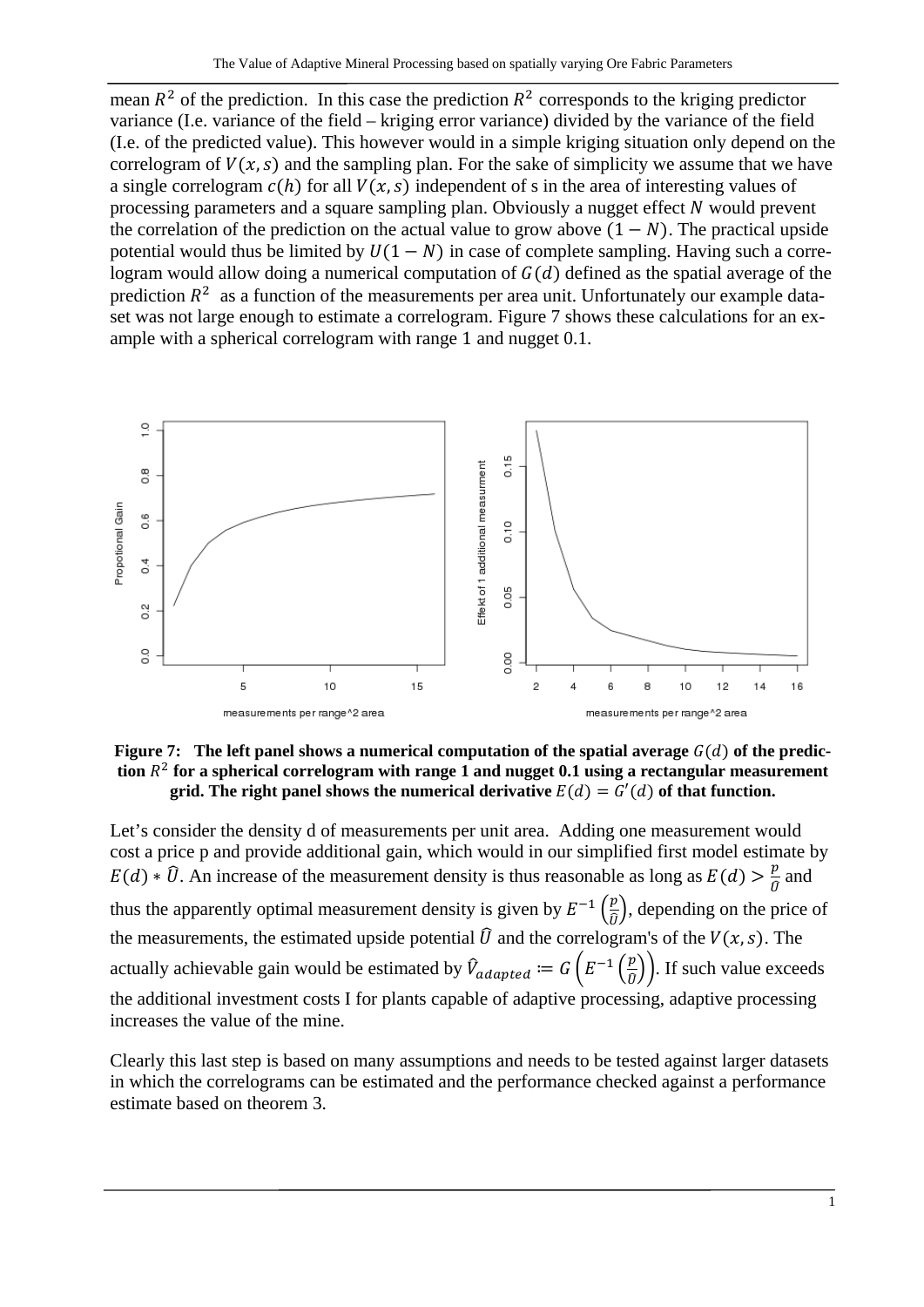## **7 Conclusions**

The loss of 25% through a naive "use the measurements directly" approach might explain, why adaptive processing is not yet an established method. Only a proper theoretical foundation combined with informative predictive models for ocal microfabric and mineralogical characteristics as well as corresponding processing results can provide sufficient information for an adaptive approach to mineral processing. However, if these ingredients are present along with a sufficient dense measurement grid a huge upside potential of e.g. 10% of gross yield in our example deposit might be possible, which would correspond to a dramatic increase in capital return. Optimization of mineral processing through such geometallurgical methods should thus gain more interest in the geomathematical community.

# **Acknowledgments**

The authors thank Kupferschiefer Lausitz GmbH (KSL) for the kind support.